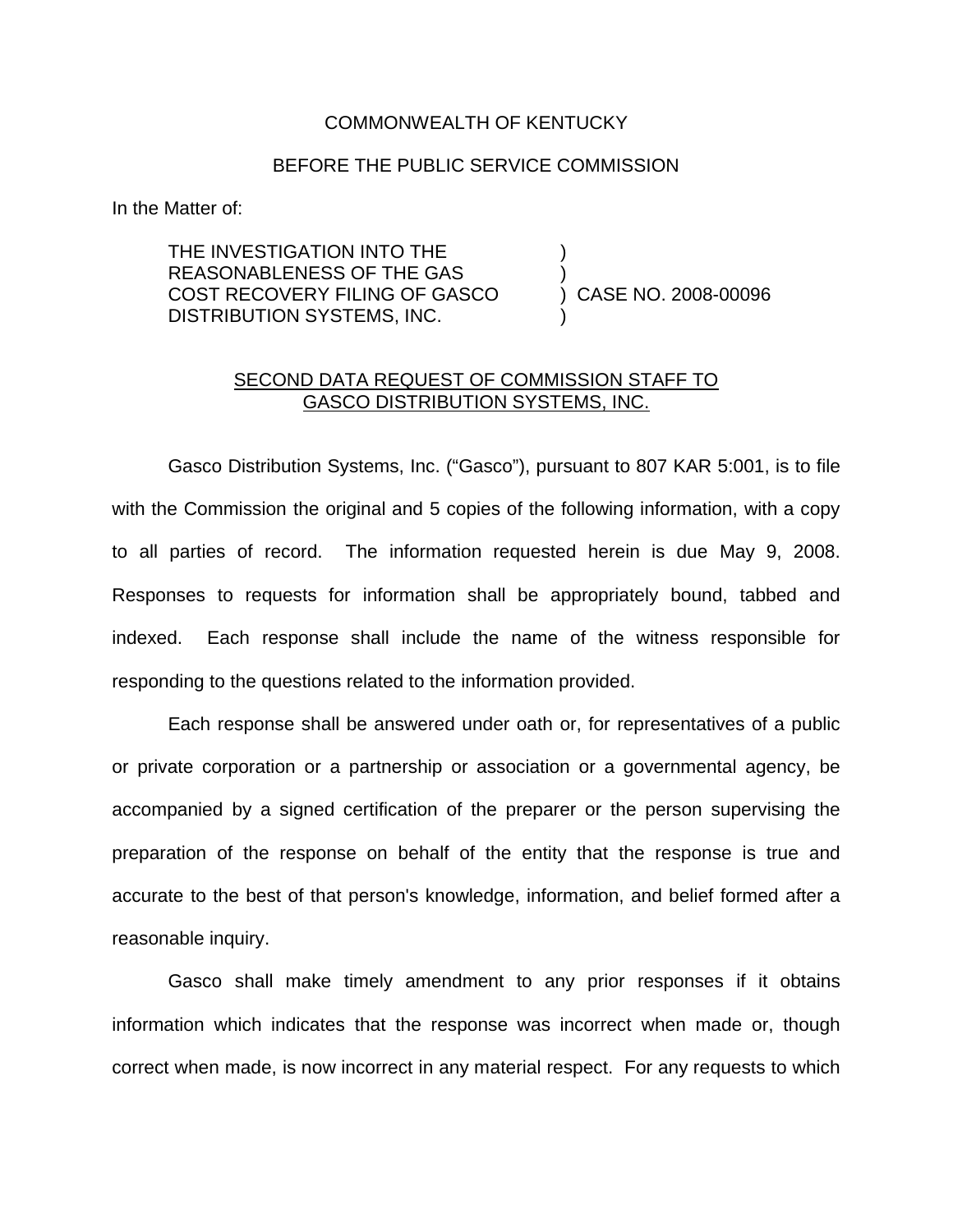Gasco fails or refuses to furnish all or part of the requested information, Gasco shall provide a written explanation of the specific grounds for its failure to completely and precisely respond.

Careful attention shall be given to copied material to ensure that it is legible. When the requested information has been previously provided in this proceeding in the requested format, reference may be made to the specific location of that information in responding to this request. When applicable, the requested information shall be separately provided for total company operations and jurisdictional operations.

1. Refer to the responses to Items 1(a) and 2(e) of the Commission's March 31, 2008 Order. Provide workpapers, spreadsheets, etc. showing how the 7 percent retainage and \$0.60 transportation fee charged Gasco for gas transported through the Titan Energy Group, Inc. ("Titan") pipeline are derived. Include a narrative description of the calculations that identifies the specific expense accounts, as shown in the Titan income statements, which are included in the derivation of the fees. Also, identify all assumptions included in deriving the fees.

2. Refer to the response to Item 2(a) of the Commission's March 31, 2008 Order. Provide the percentage ownership interests of Mr. Steele and Ms. King in Titan. If any non-officers have ownership interests in Titan, provide their names and their percentage ownership interests in Titan.

3. Refer to the responses to Items 2(b) and 2(c) of the Commission's March 31, 2008 Order which states that Gasco has no gas supply contract with Titan.

a. If there is any contract or written agreement that governs the transactions between the two companies, provide copies of it.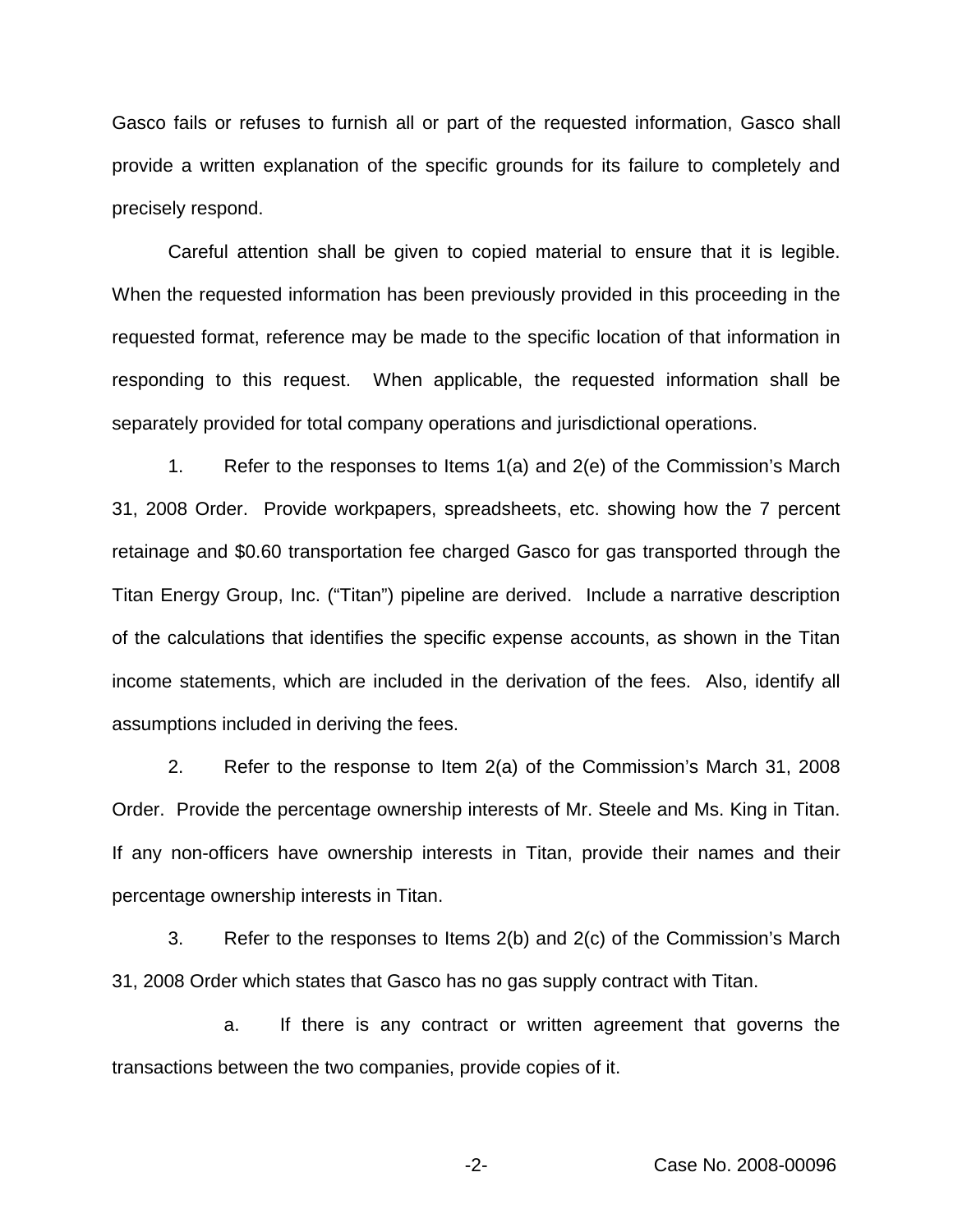b. Provide the locations of Titan's pipeline and its oil and gas wells, by state and by county. Describe where the pipeline is located relative to Gasco's system.

c. Gasco's GCA filings prior to 2007 showed that it paid retainage and transportation fees to an entity identified as B & W. Provide a description of B & W including any relationship it may have had with Titan or Gasco, or their owners.

4. Refer to the Titan income statements attached to the response to Item 2 of the Commission's March 31, 2008 Order.

a. For each of the three fiscal years included in the attachment, provide the amount of revenue Titan derived from its services to Gasco.

b. Identify the specific accounts in which the revenue from Gasco was included in the three income statements.

c. In general, identify and describe the factors or circumstances that have contributed to Titan's annual revenue declining by \$95,000, or 35 percent, from the fiscal year ended June 30, 2005 to the fiscal year ended June 30, 2007.

5. Refer to the response to Item 5 of the Commission's March 31, 2008 Order, specifically the draft language with which Gasco states it will amend its tariff. The language reads as follows: "If actual gas costs were not billed during the period incurred or were not included in a gas cost recovery filing within the quarterly period referenced in the tariff, the company may recover its actual unbilled gas costs for any period through its gas cost adjustment mechanism consistent with the provisions of KRS 278.225 or other applicable statute."

a. Given that Gasco's gas cost adjustment mechanism ("GCA") is designed to recover estimated gas costs prospectively and true-up that recovery with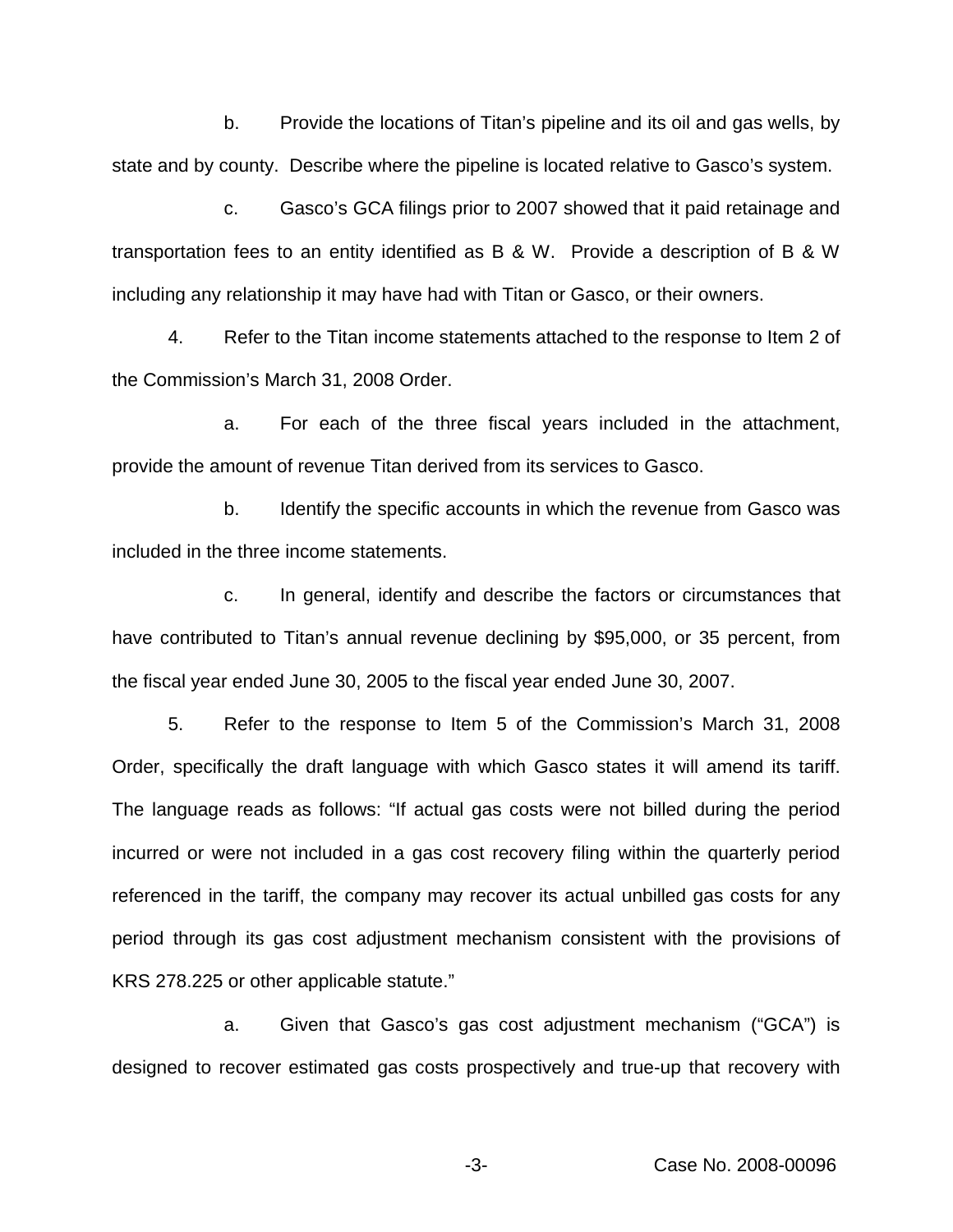actual gas costs incurred on an after-the-fact basis, explain the reasoning for the first clause in the draft language – "If actual gas costs were not billed during the period incurred."

b. The draft language, starting after the comma, reads "the company may recover its actual unbilled gas costs for any period." Since gas cost recovery is subject to Commission review of a GCA filing, explain why the first part of the clause should not read "the company may *seek to* recover." (Emphasis added).

c. The next section of the clause reads "its actual unbilled gas costs for any period through its gas cost adjustment mechanism consistent with the provisions of KRS 278.225." Given the after-the-fact nature of the recovery of actual gas costs under Gasco's GCA, and the 24-month limit in KRS 278.225, explain why amending this section to read "its unrecovered gas costs through its gas cost adjustment mechanism consistent with the provisions of KRS 278.225" would not be more appropriate. This would replace "actual unbilled" with "unrecovered" and eliminate "for any period."

6. Refer to the responses to Item 5 of the Commission's March 31, 2008 Order. Explain how KRS 278.225 could be considered to allow any type of gas cost recovery when the statute is one of limitation for customer liability.

7. Refer to the response to Item 6 of the Commission's March 31, 2008 Order. Explain how KRS 278.225 could be considered to allow any type of gas cost recovery when KRS 278.160(2) prohibits the recovery of any amount greater than prescribed in a utility's filed tariff.